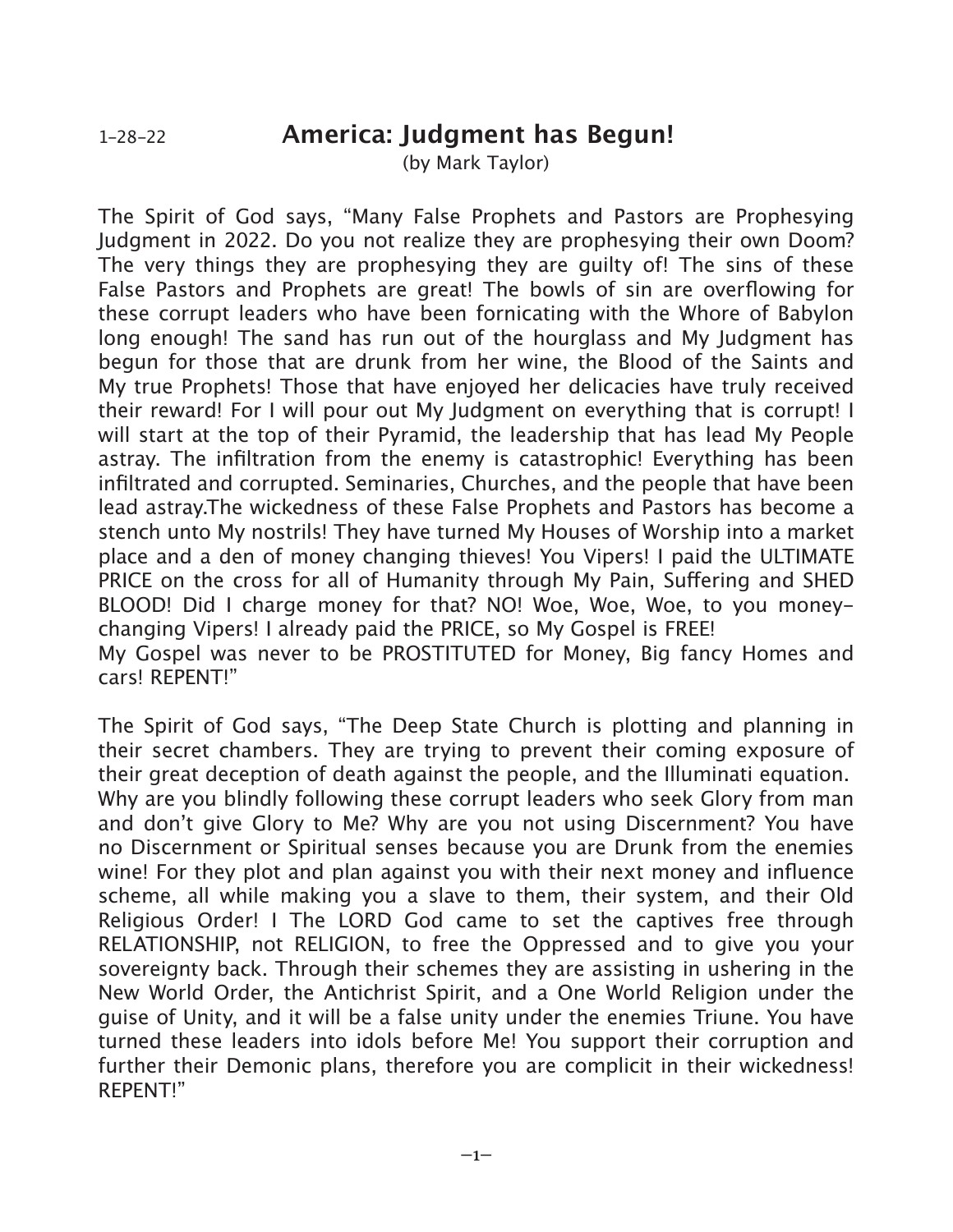The Spirit of God says, "The System, the System, I The LORD God will crash the Religious system that so many for thousands of years have tried to protect. I have sent many WARNINGS to COME OUT of HER by many of My servants, My true Prophets, only to have them ignored, attacked, harmed, or murdered! Their innocent Blood cries out to Me and I will avenge them! Do you not realize that under the System, (501c3) you are under a curse? You took a bribe for the slaying of My innocent, My little ones! You have denied My Kingdom for the enemies! Now My Judgment is on the Religious System and its leaders! Righteousness and Justice are the foundation of My Throne! They are trying to protect the Old Religious Order, but I The LORD God shall expose it and destroy it! This is a Sodom and Gomorrah moment, COME OUT of HER NOW for My Judgment has begun! Do not look back as Lot's wife did, for I will destroy the very System the Apostate Church has become and fornicated with! So as it was for Sodom and Gomorrah, so shall it be for the Whore and the Old Religious Order that has fornicated and protected her and lead My people astray! Some Churches, Ministries, Lodges, Orders, and their man made Kingdoms will burn to the ground! Others will go Bankrupt! Some leaders will be removed from the face of the Earth! Why aren't they listening? Because pride has handed them over to a reprobate mind! Being handed over to a reprobate mind is part of the Judgment! Their arrogance knows no bounds! Repentance will save your soul but it will not stop My Justice from being served! Some will say this is an attack on Christianity. NO! This is My Judgment on the corrupt System that man put in place, NOT I The LORD God!"

The Spirit of God says, "Read the signs, read the signs, the False Prophets are no longer hiding their true intentions, for the clash between the Spirit of Elijah and the prophets of Baal are at the crescendo! They will call on their God and My true Prophets will call on theirs and you shall see who the one true God is! Their God is Baal, Moloch, and Mammon, but I The LORD God will show myself strong and mighty, and the Spirit of the Fear of The LORD shall fall on the people"!

The Spirit of God says, "Woe, Woe, Woe, to you False Prophets and Pastors that have lead My people astray! Do you think I don't see what you do in your inner chambers abusing and sacrificing My little ones? Do you think I don't see it all? Woe to you hypocrites for you are whitewashed tombs! It would be better for you to have a millstone hung around your neck and cast into the sea! (Matthew 18:6) Woe, Woe, Woe, to you false Prophets and Pastors that are Witches and Warlocks calling down Death curses on My TRUE Pastors and Prophets! Therefore if you do not Repent and you take 1 of mine, I will take 100 of yours! You take 100 of mine I will take 1000 of yours! REPENT!" (Exodus 22:18)